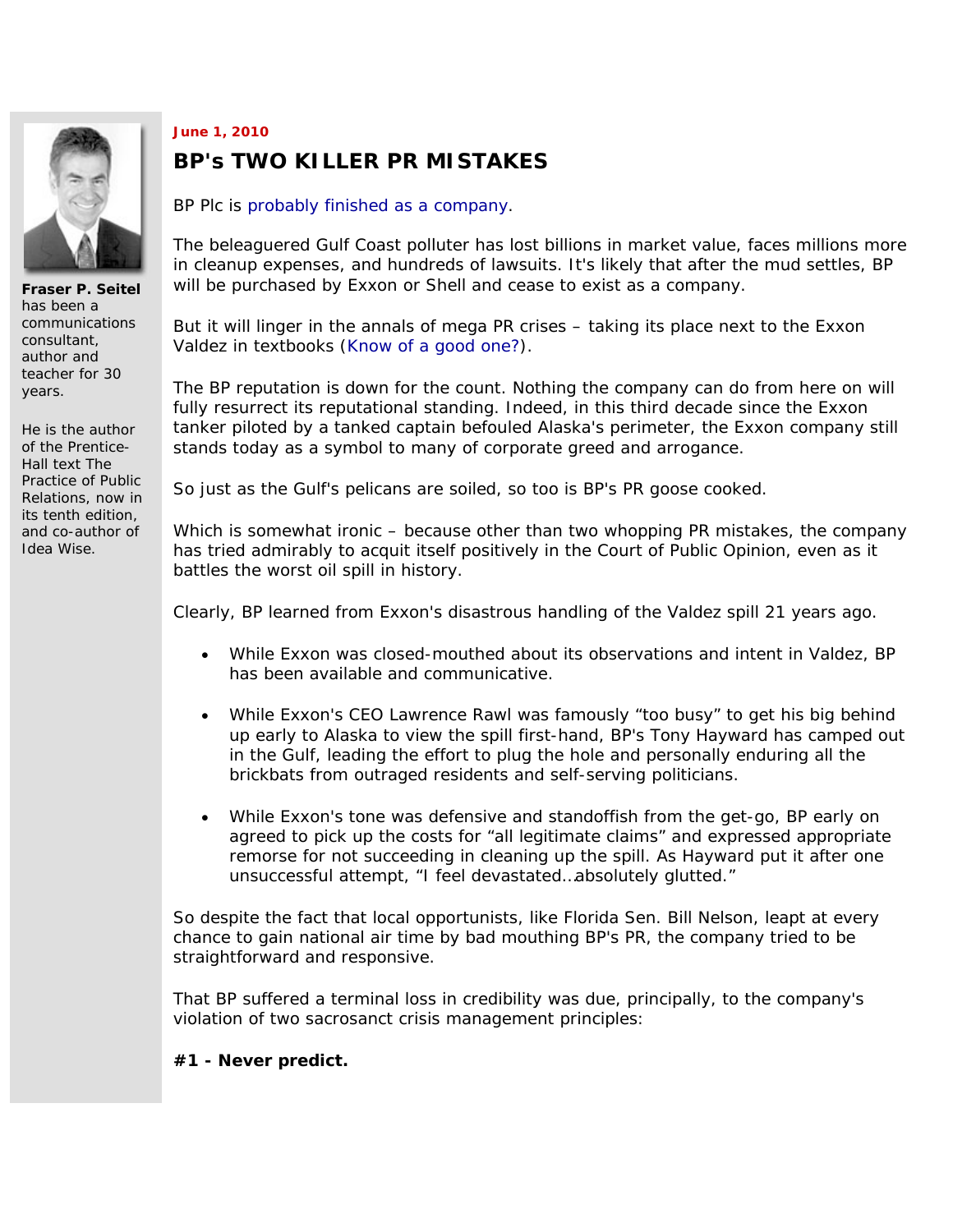In 1958, when Brooklyn Dodger catcher Roy Campanella underwent hours of surgery after a car accident on an icy Long Island road, his surgeon was asked, "Will Campy play again next year."

The beleaguered surgeon responded that it was unlikely Campanella would be back so soon but..."with proper rehabilitation, there's no reason he can't resume play sometime in the future."

Roy Campanella would require a wheel chair for the rest of his life.

The moral: In a crisis, never predict.

That's why it was suicidal early in the BP crisis, when CEO Hayward volunteered to Britain's Sky News that he believed the Gulf of Mexico spill would result in a "very, very modest" environmental impact.

Uh oh.

Years from now, when BP no longer exists, except in PR text books, few will remember that Hayward's full quote was lot more measured, "It is impossible to say and we will mount, as part of the aftermath, a very detailed environmental assessment but everything we can see at the moment suggests that the overall environmental impact will be very, very modest."

Too late. The BP CEO's "modest impact" prediction --- played in an endless loop on cable TV -- was enough to sink his company.

## **#2 - Downplay expectations.**

Equally as deadly for BP was the company's continued penchant for raising expectations, only to suffer public opprobrium when they didn't pan out.

It is axiomatic in public relations that the greater one tamps down expectations, the more likely to look like a hero if the expectations are exceeded. Simply stated, it is better to "low ball" potential outcomes, i.e. anticipate the worst, than it is to get everyone's hopes up and risk having them dashed.

BP first estimated that no oil was leaking, making the problem seem more manageable. Then the company raised estimates to 42,000 gallons, then 210,000 gallons, and now ... well, you get the point. Had BP warned that a great amount of oil might leak, the company's credibility wouldn't have suffered so dearly in light of the constantly increasing numbers.

BP also reported that its "top kill" attempt to stop the leak was "going well." Hours later, the company paused the procedure, and ultimately cut it off in failure. Again, had the company cautioned early on that the procedure wasn't guaranteed and kept expectations at bay, it wouldn't have lost the credibility it did when "top kill" itself was